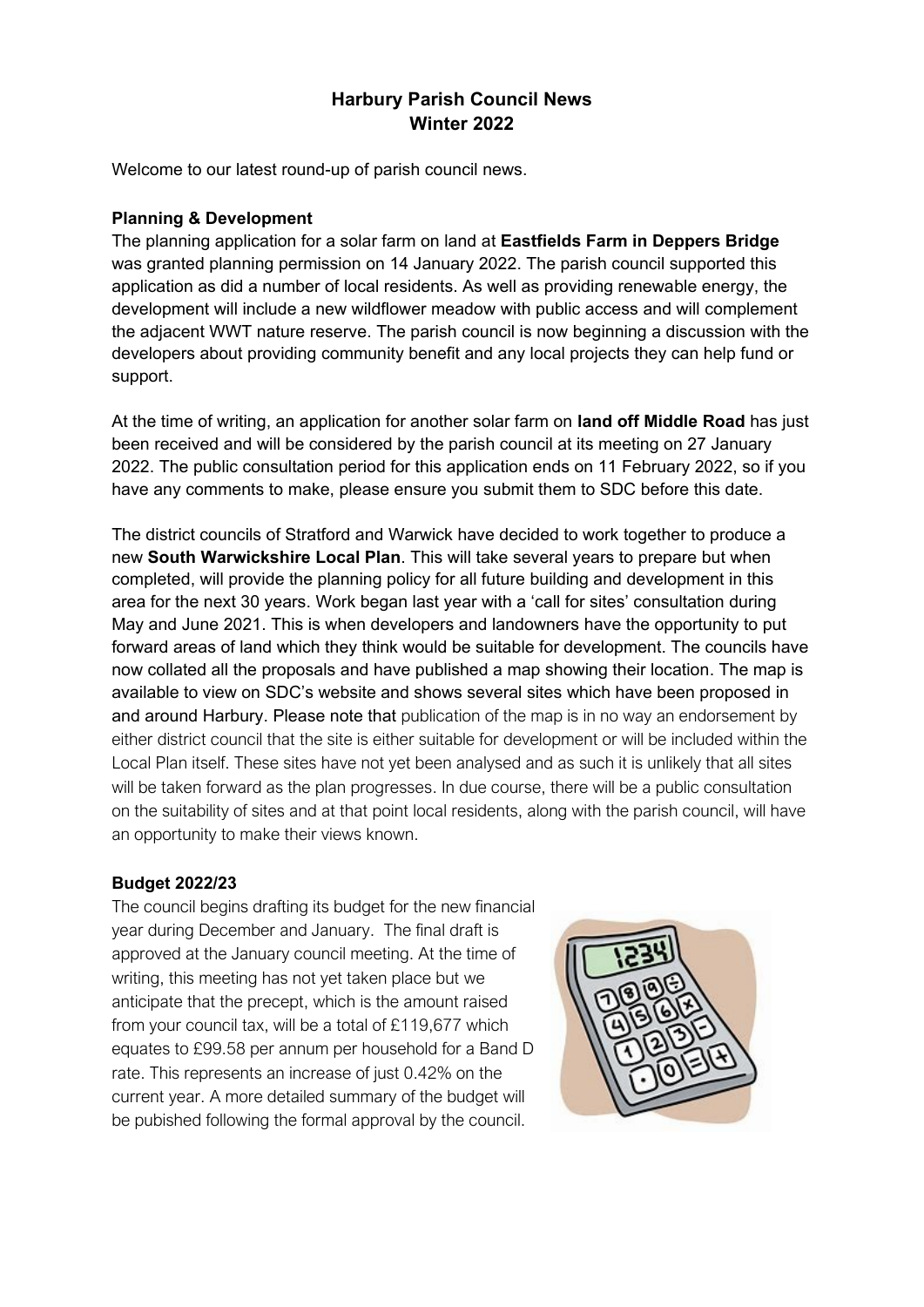# **Playing Field Drainage**

The drainage works were carried out before Christmas. Although the far end of the field still floods, we hope that water is draining away much more quickly but we are continuing to monitor the situation.

## **Village Tree Planting**

Local resident, Paul Quinney, has volunteered to take the lead on this project. Please look out for more information over the next few weeks.

# **Bush Heath Road/Butt Lane Traffic**

We recently met with WCC Highways and members of the residents' action group to discuss the forthcoming feasibility study which the parish council has commissioned. The study will consider suitable traffic calming measures for this stretch of road and give an indication of likely costs. WCC stressed that they are unable to fund any traffic calming themselves so if we decided that we wanted to take it forward, we would have to raise the money ourselves. WCC agreed to look at amendments to the speed limits, better signage and also physical installations.

# **Considerate Parking**

Please always consider other people when you are parking. Never park across a drive or entrance, and look out for dropped kerbs, some of which have been installed to make access easier for people with mobility problems. Some village roads are very narrow so please ensure that there is still enough space for traffic to pass by while your vehicle is parked. Please remember that your "just five minutes" can cause someone else to miss an important appointment or be late for picking up a child or elderly relative.

### **Allotments – Well-being Project**

Last summer, one of our keen allotment holders came up with the idea of making a plot available for anyone who would like to try growing their own fruit and veg and at the same time, would benefit from being outdoors and meeting other people. The council agreed to set aside a plot for this project, and we have recently applied for some grant funding so we can build raised beds, put in some paths, and build a shelter where people can sit down and enjoy a chat with others. This project is still in its early stages, but we think it will be very beneficial for people who can't manage a garden or allotment of their own or would just enjoy spending some time outdoors and the chance to mix with other people. If you would be interested in helping with this, please get in touch.

### **New AED for Deppers Bridge**

The council has recently bought an AED to be installed at the old phone box in Deppers Bridge. It is currently on order and when it arrives we will arrange for it to be fitted as soon as possible.

### **Christmas & Winter Lights**

We are very grateful to everyone who helped put up the lights and to those who have provided a power supply. We've received lots of compliments from compete strangers who just happened to be driving through Harbury and they took the time to contact the parish council and say how much they enjoyed the display. Well done everybody!